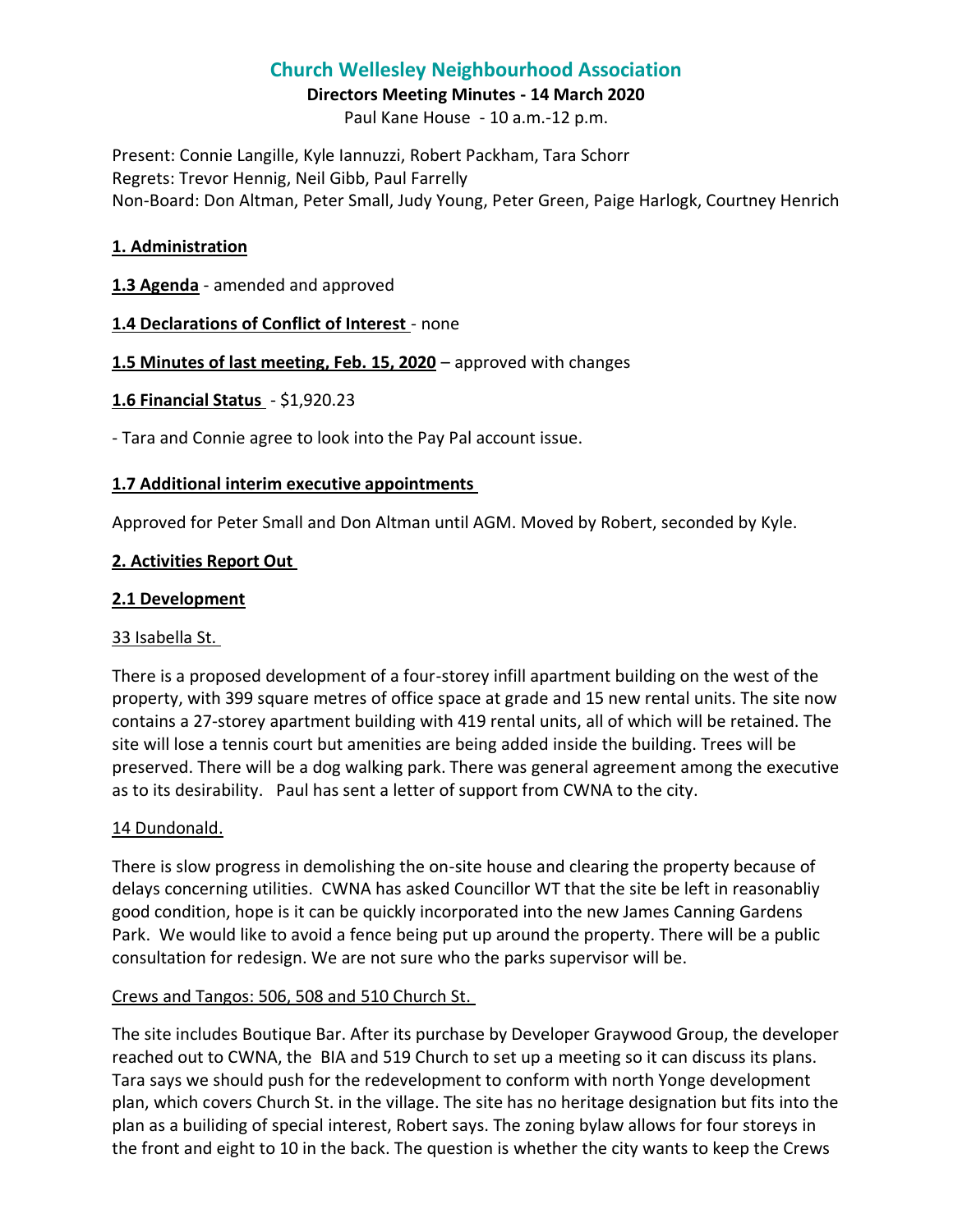and Tangos building in its entirety or will allow the developer to make it into a facade. We need to argue that we want at least the front half of this heritage building kept entirely, which would allow the business to keep open during redevelopment, Robert says. He says we need a Church St. entertainment bylaw, to preserve such spaces. The city's comprehensive study of the city's cultural heritage will take too long, so it would be good to get Church St. done faster, Robert says. He and Connie agree that we should push for a cultural and heritage plan for the neighbourhood as a top priority sooner rather than later. We decide to continue to engage the community on this issue.

## **2.2 Safety**

## Community Safety Network meetings report Kyle

There have been 10 critical incident alerts since January 2019, almost all on Yonge St, including a stabbing near Yonge and Carlton on March 8. The community committee has not become involved in any of these. Kyle says the committee needs altered terms of reference to be more proactive. Kyle agrees to try to develop a communications strategy to publicly push for more involvement from the federal and provincial governments in local crime issues.

#### **Sanctuary**

People in the neighbourhood, including a residents' association called CANA, are concerned about the homeless who attend Sanctuary, blaming them for graffiti. Of 10 -7 homeless people who were camped out at Sanctuary have been connected with social agencies. Partnerships regarding Sanctuary are expanding and the work is becoming more progressive, Connie says. Adjoining George Hislop park is in rough shape. Connie says that once we know who the parks supervisor is, we should agitate for improvements there well before the park redesign is implemented in up to three years.

#### **2.4 Placemaking**

- TTC lane names: have been submitted, Connie reports.

- Speaker series: Kyle says we should seek input on the speaker series through email, so we can get buy-in from every committee. He proposes a town hall speaker series on a chosen topic once every other month.

- Isabella St. lane names have been submitted. The lane is east of Church St. on the south side of Isabella and goes behind the Grace MacInnis Co-op. It has a north-south and also an eastwest leg. The city prefers a separate name for each leg. CWNA would like one two-spirited names for the entire L shaped lane. Kira Vallen and her two-spirit group from Anishnambe Health have submitted two names. They are #1. Okitcitakwe Lane – pronounced – Osh-shashtakway, meaning "Warrior Woman" and #2. Agokwa Lane – Meaning "Man-Woman." The co-op submitted the name Nahnebahwequa - which means standing-upright woman.

## **2.5 Communications**